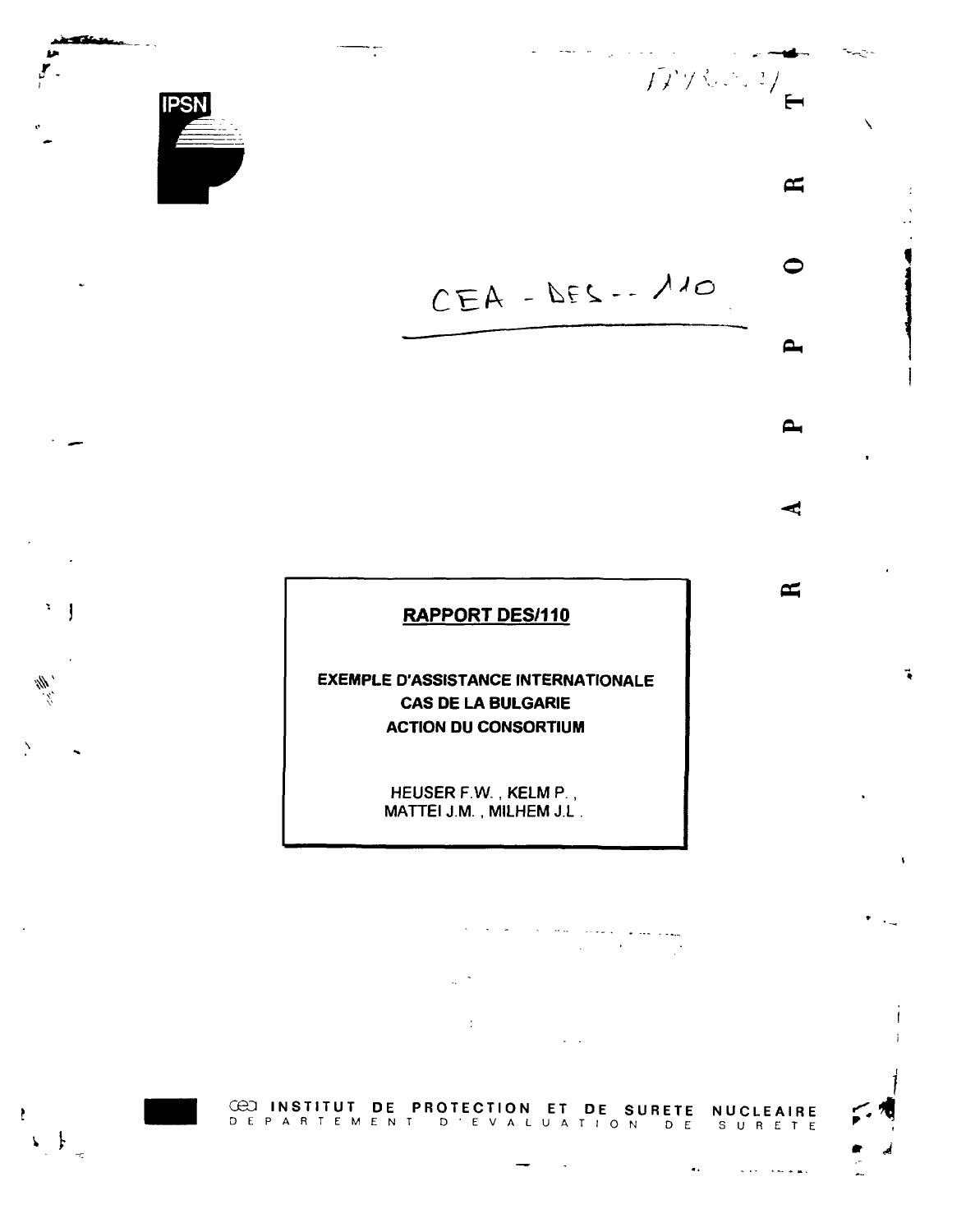## **RAPPORT DES/110**

 $\mathbb{R}^3$ 

 $\sigma = \sigma_1 \rightarrow \sigma_2$ 

 $\prec$ 

 $\lambda$ 

٦

سأجدد

## **EXEMPLE D'ASSISTANCE INTERNATIONALE CAS DE LA BULGARIE ACTION DU CONSORTIUM**

HEUSER F.W. \*, KELM P. \*, MATTEI J.M. \*\*, MILHEM J.L .\*\*

Sûreté des Réacteurs WER SFEN - Paris, 09 décembre 1992

\* GRS Mars 1993 •IPSN

 $\cdot$   $-$ 

 $\bar{z}$ 

**fcp»**

ţ ĵ

₩

 $\Delta$ 

Ł

 $\left\{ \begin{array}{c} \end{array} \right\}$ 

ستحت

 $\mathbb{R}^2$ 

**I**

÷.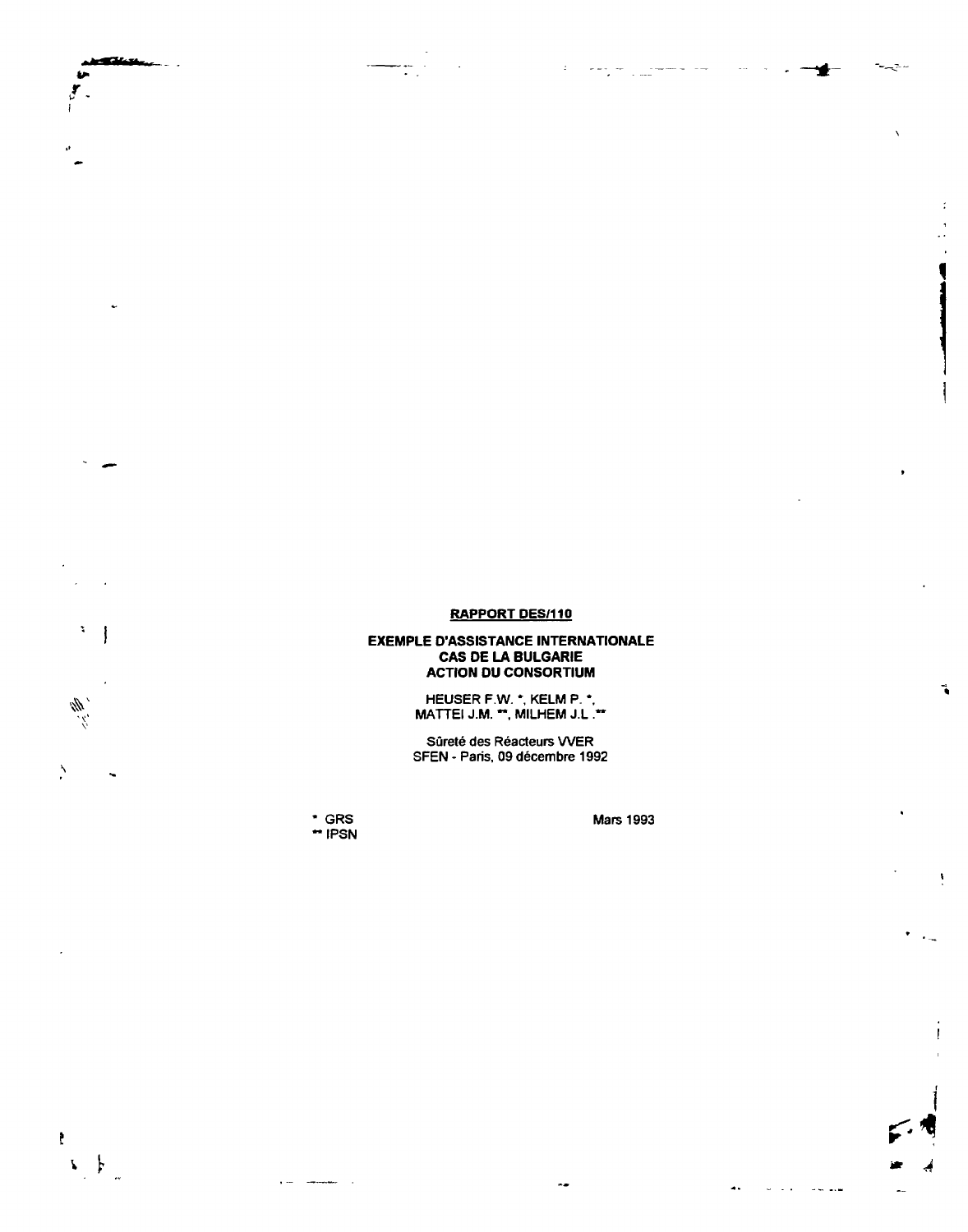

 $3 - \frac{1}{2}$ 

 $\hat{\psi}$ 

È

٦

# **LA SURETE DES REACTEURS WER**

 $\approx$ 

 $\approx$ 

Ŧ.

۱. ý.

**SFEN - 9 décembre 1992**

**Exemple d'assistance internationale**

**Cas de la Bulgarie**

**Action du Consortium**

| F.W. Heuser | (GRS)  |
|-------------|--------|
| P. Kelm     | (GRS)  |
| J.M. Mattéi | (IPSN) |
| J.L. Milhem | (IPSN) |

**CECI INSTITUT DE PROTECTION ET DE SURETE NUCLEAIRE**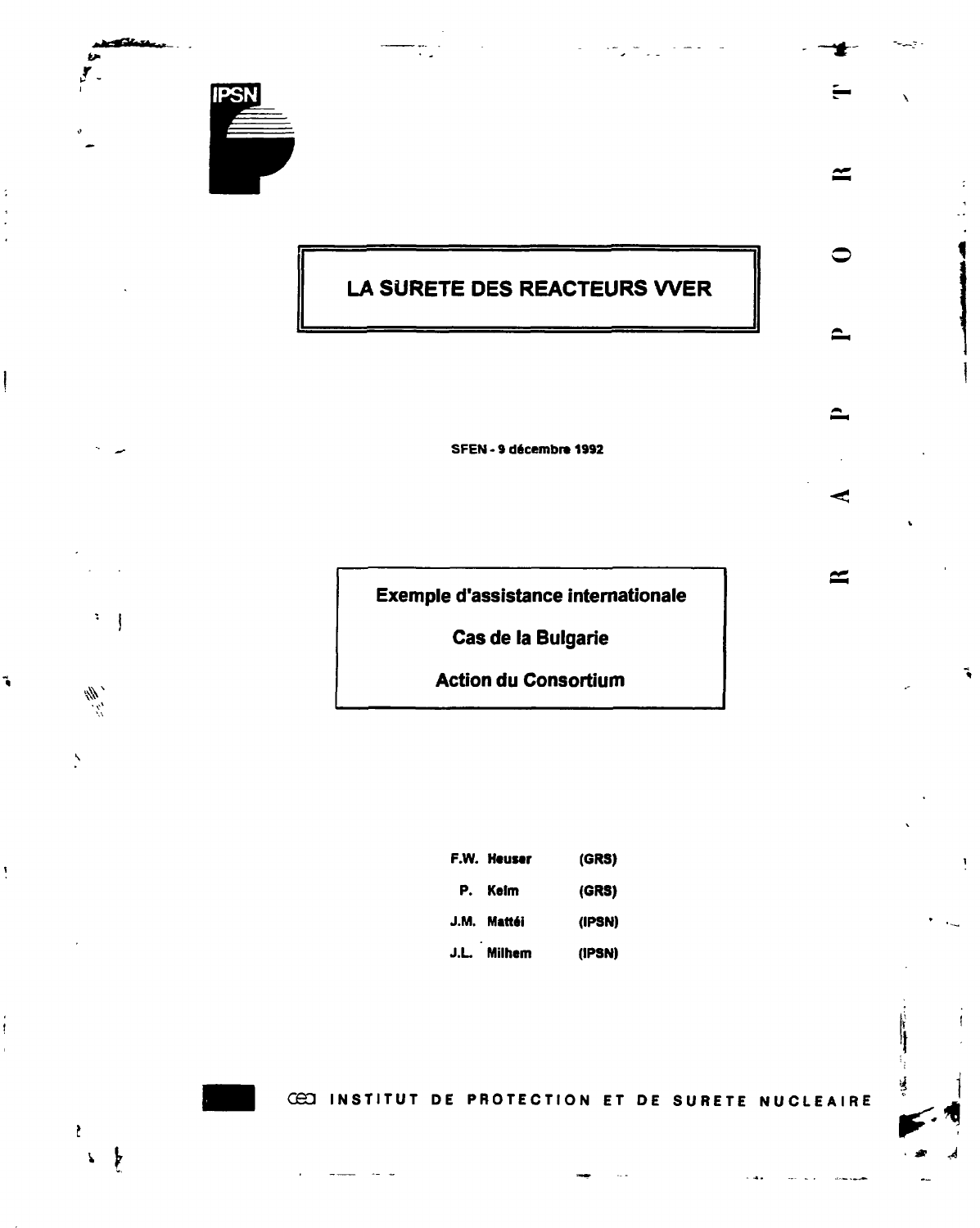**ALIAN SA** 

×.  $\overline{1}$ 

The safety status achieved last year at the Kozloduy Nuclear Power Plant (NPP) and the capability of the Bulgarian Nuclear Safety Authority (BNSA) to assess the safety of the plant and the adequacy of proposed improvements have been matters of international concern. However, the Kozloduy NPP contributes 35-40 per cent of the electrical generating capacity in Bulgaria. For further operation of the plants, it is, therefore, essential that safety is improved.

- 1 -

In July 1991. the Commission of the European Communities (CEC) instituted a Six Months Emergency Action Programme for Bulgaria under the PHARE regional nuclear safety programme. The programme consisted of three parts :

- an industrial emergency programme supporting the utility of the Kozloduy NPP,
- a study to evaluate Bulgaria's electricity needs,
- technical assistance for reinforcement of the Bulgarian Nuclear Safety Authority.

For the third part, complementary to the industrial emergency programme carried out by the WANO (World Association of Nuclear Operators), a Consortium of expert institutions and regulatory from EC member states was established by CEC for assistance to BNSA.

The Consortium consisted of :

- Institut de Protection et de Sûreté Nucléaire (IPSN), France, technical support of the French regulatory body
- Gesellschaft **fur** Anlagen und Reaktorsicherheit (GRS) mbH. Germany, an organisation in safety engineering, technical support of governmental regulatory body
- AlB-Vinçotte Nuclear (AVN). Belgium, the organisation authorised by the Belgian Government for licensing and inspection of nuclear power plants
- UK Atomic Energy Authority (AEA Technology), an independent UK Government owned nuclear R & O and consultancy organisation.
- Nuclear Installations Inspectorate (Nil) of the Health and Satety Executive, United Kingdom, the nuclear regulatory body for the United Kingdom

#### $\mathbf{II}$  -**WORKING PROGRAMME**

*A*

ŀ

In addition to the assistance to the BNSA to develop and to improve its regulatory structures, the working programme of the Consortium consisted in the following main parts :

• In first, in order to help the BNSA to complement and make specific to Kozloduy NPP units 1 to 4 the conclusions of the IAEA (International Atomic Energy Agency) extrabudgetory programme on the VVER 440/V 230, the Consortium performed a specific safety review of these plants on both design and operational aspects. A detailed safety evaluation report specific to the problems of Kozloduy is now available.

• Since autumn 1991, units 1 and 2 have been shut down. At the end of November 1991. the utility presented proposals in the form of an outage programme for restoring systems and upgrading operational safety of these units before restarting operation. This NPP programme had three main objectives :

- recover the original status of the plant.

It concerns the housekeeping activities, the in service inspection of main components, and the annealing of the reactor pressure vessel,

#### - upgrade the original operational safety of the plant. It concerns the management, organisation and administration of the plant, the training of the NPP staff, the operation manuals, the maintenance policy, the radiation protection policy and the emergency preparedness,

- upgrade the original design safety of the plant.
- It concerns the performance of studies, the implementation of modifications and the requalification of safety systems.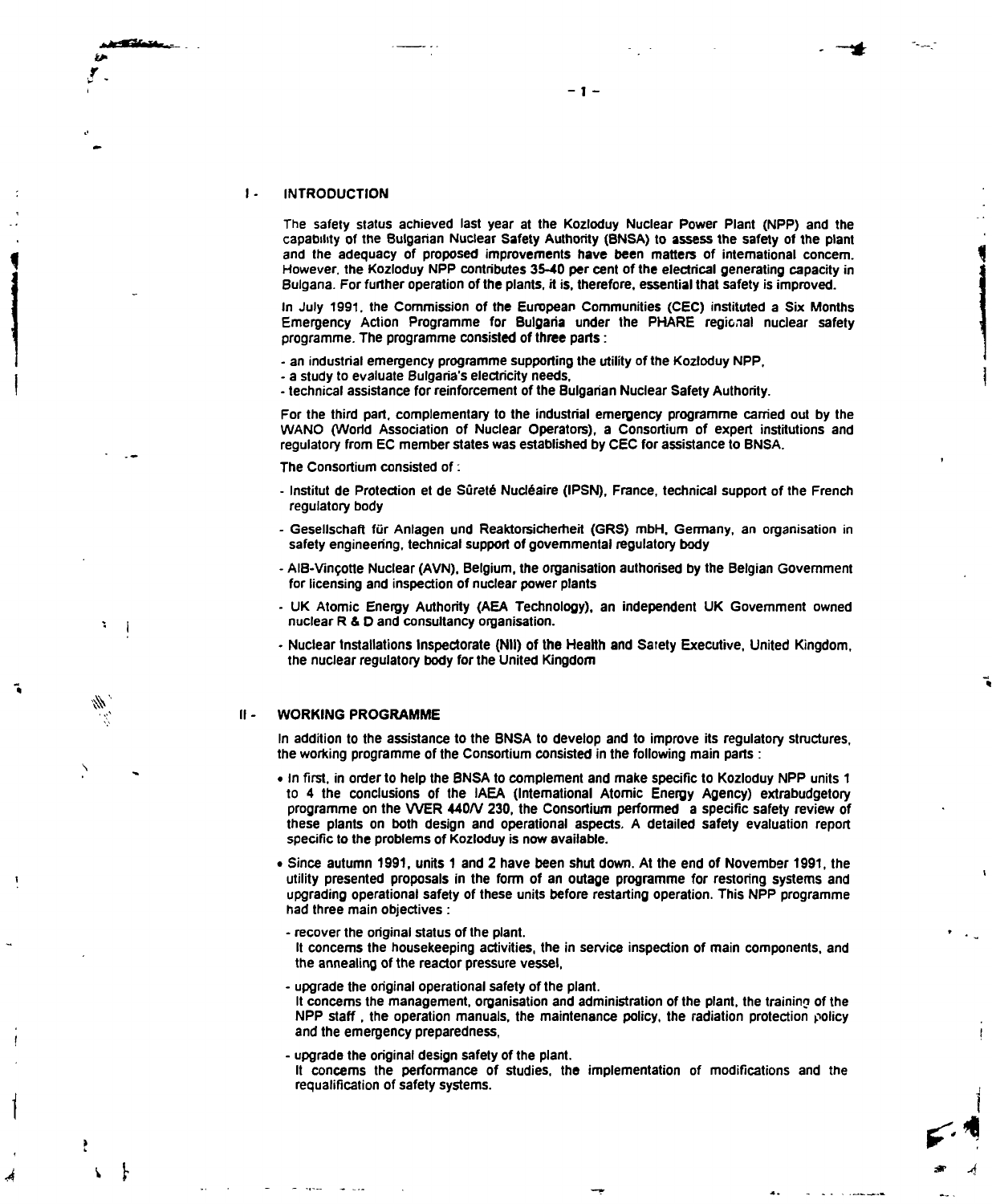معصد

**1**

*A*

**y**

 $-2-$ 

**So. in second, the Consortium provided some assistance to the BNSA to review the content of (his outage programme and took this opportunity to help the BNSA to implement a licensing process for the review of this document. Technical recommendations based on the safety evaluation report were proposed by the Consortium to the BNSA, and then, discussed during licensing meetings with the NPP staff assisted by the WANO team. Result of this g process consisted in a revision of the outage programme in June 92 and in a série of " complementary BNSA requests to NPP.**

**• After a partial implementation of the outage programme, and the performance by the utility of a "synthesis report", the unit 2 of the Kozloduy NPP is now intended to be restarted within a few weeks. In order to analyse the safety level of the plant, the BNSA required to receive some Consortium advises. Assistance for inspections and for technical review of the new status of the plant constitute the third part of the Consortium action. This process is now underway.**

**To complete this presentation, we will present in the following chapter the approach used by the Consortium in order to judge on the acceptability of the programme and of its fulfilment.**

#### **III - APPROACH USED BY THE CONSORTIUM**

**A strict appliance of Western rules for the review of the outage programme would require largescale reconstruction of safety systems and even adding new ones. So. the analysis was performed under the basic assumption that time of operation was limited.**

**A specific approach was defined by the Consortium in order to be able to judge on the acceptability of the programme and of its fulfilment :**

- **based on the conventional list of transients and accidents used in Western countries, on international operating experience and on Western PSA (Probabilistic Safety Analysis) studies, the orientation of Consortium's action was as follows :**
	- **(i) for the most probable events, to improve the systems in normal operation and the safety systems associated with these accidents in order to mitigate their consequences.**

**Among the main actions recommended by the Consortium and in good way of being fulfilled by the NPP, we can mention:**

- **improvements of the systems used during normal operation,**
- **provision for additional scram signals,**
- **checking of availability of reactor scram components,**
- **improvements to the reliability of the safety systems and of support systems by:**
	- **addressing the most important weak points regarding the single failure criterion.**
	- **carrying out in service inspections on the main safety systems,**
	- **developing an improved periodical test program,**
	- **developing administrative procedures to guarantee their availability.**
	- **developing prevention against common mode failure:**
		- **flooding : implementation of signalling and of a drainage pump system,**
		- **fire : protection of cables.**
- **(ii) for the less probable events, to reduce the frequency of occurrence by the use of preventive measures and to develop accident procedures to deal with them.**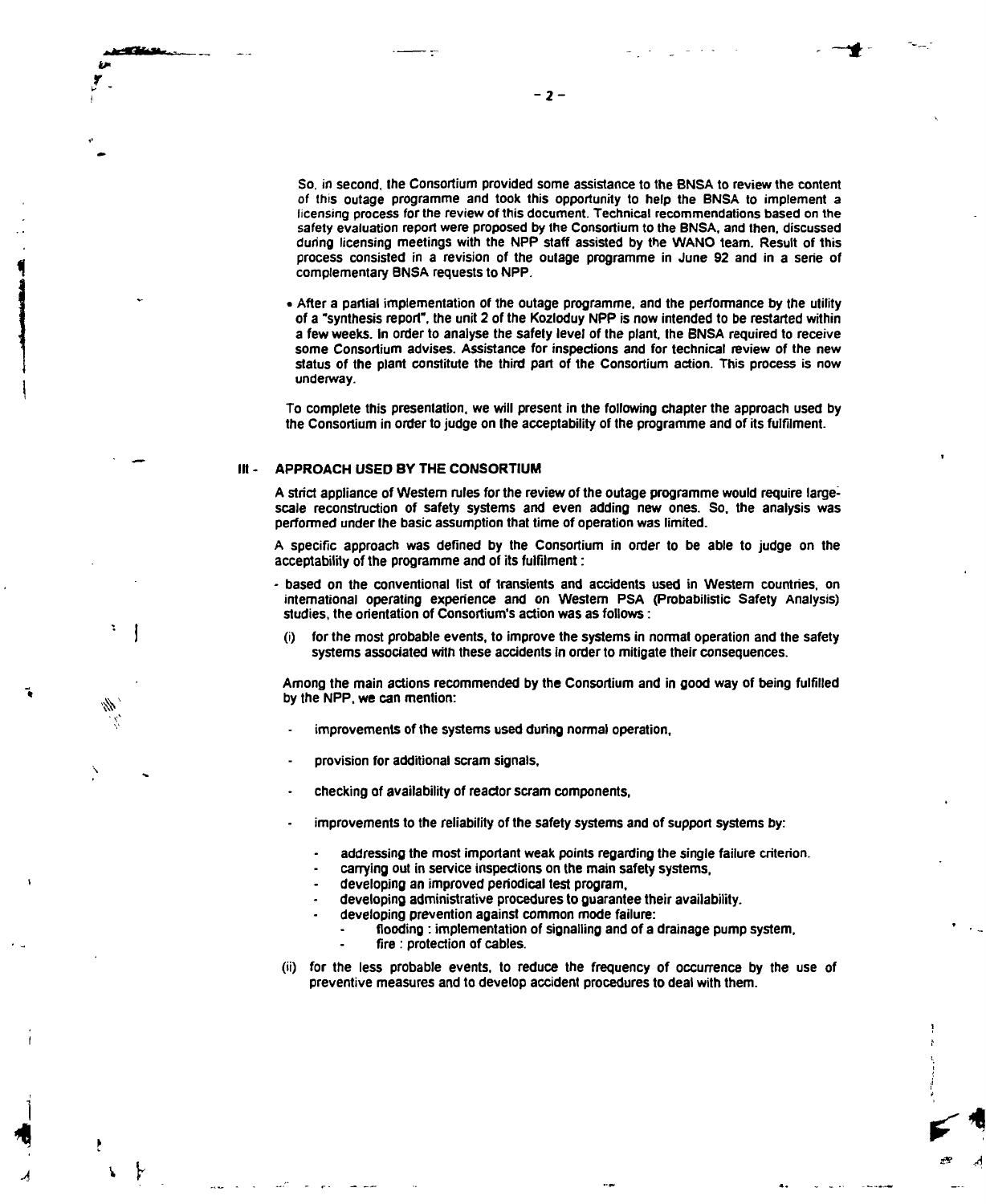Among the main actions performed by the **NPP** and recommended by the Consortium, we can mention:

- 3 -

- 100 % testing of the main components :
	- vessel,

y

*i*

*t*

**i**

- pressuriser and connected lines,
- primary loops.
- primary components (Main Coolant Pumps, Steam Generators).
- main steam lines,
- main feed water lines,
- implementation of normal procedures to follow in the case of:
	- abnormal leakage of the primary circuit,
	- abnormal leakage from primary to secondary circuit.
	- abnormal leakage in heat-exchangers to avoid dilution of primary coolant.
- implementation of accidental procedures for accidental situations covered by existing design basis accident.
- **(iii)** for some of the beyond-design-basis accidents, to develop a strategy in order to reduce their consequences, using realistic assumptions.

We can mention:

- study and implementation of a procedure dealing with the case of a break in an injection line of the HPIS (High Pressure Inspection System),
- study and implementation of procedures to cope with losses of main feed water system and auxiliary feed water system, both located in the machine hall,
- implementation of means and procedures to cope with total blackout.

The analysis has taken account of the negative points, but has also included the positive points of the current design of these units. However, positive aspects of the installation cannot contribute to improvement of safety unless the equipment installed is reliable, available and is operated in correct conditions. This is why the consortium has considered that safety system analysis must be accompanied by decisive actions by the utility to improve management, requalification, operation, maintenance and periodic tests of the systems. Consequent improvements in those fields have been required from the utility before restarting.

In the following chapter, we will present some examples of actions taken by the NPP following BNSA/Consortium recommendations.

### IV • **EXAMPLES OF IMPROVEMENTS ANALYSIS AT THE KOZLODUY UNIT 2 NPP**

#### IV.1 **Preventive measures analysis**

Hereafter, two examples concerning analysis performed on the implementation of additional preventive measures are presented. They deal with the reactor protection system in one hand, the protection against overpressurisation in the other hand.

#### **IV. 1.1 Reactor protection system**

As the reactor scram function is essential for the safety of the plant, the following has been considered vital by BNSA/Consortium to be fulfilled :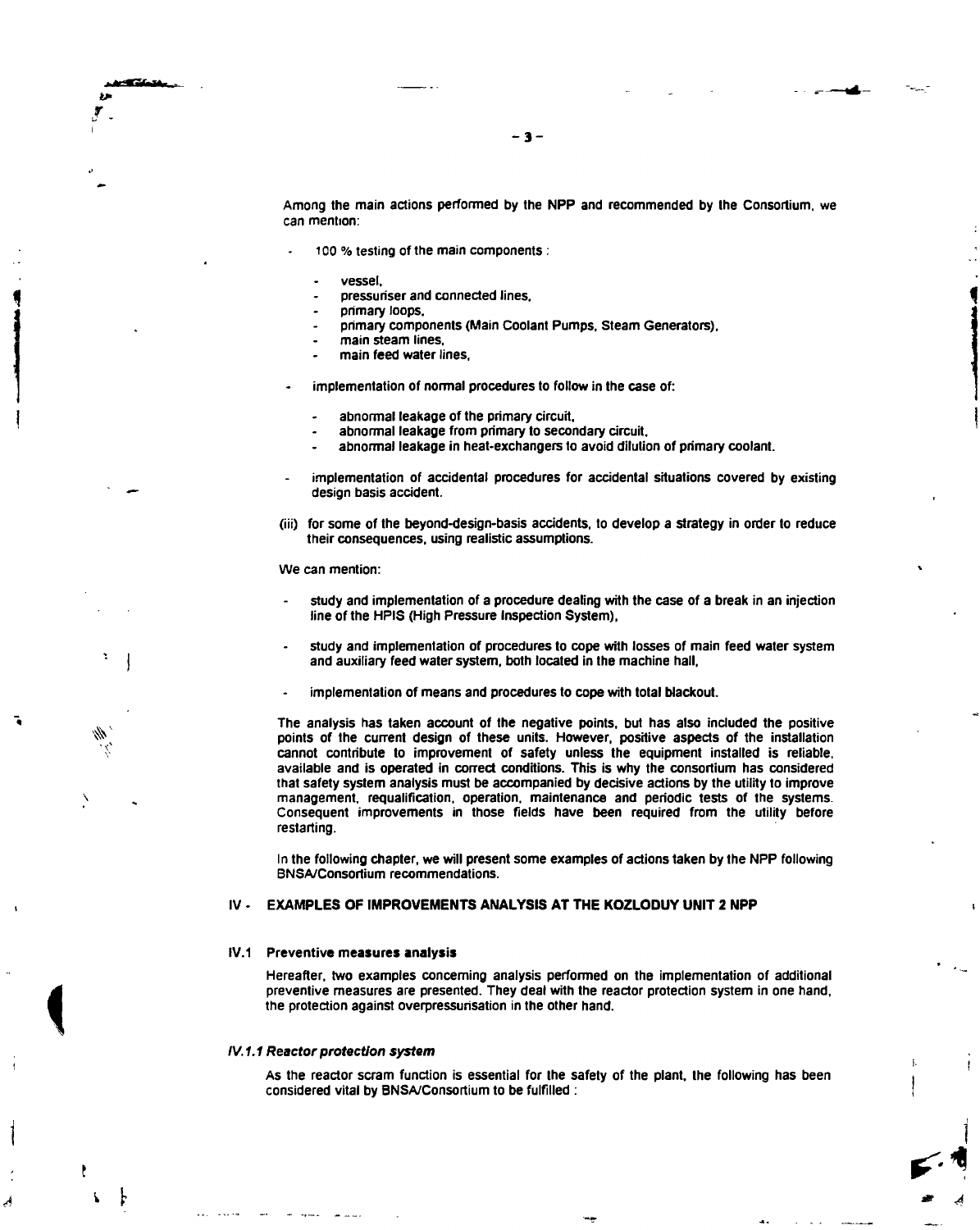$\mathbf{i}$ 

٦

**(i) as a first priority, to demonstrate and to ensure high reliability of the existing reactor protection system (RPS). especially in view of the scram breakers, and mechanical components,**

**Taking into account the operational feedback on the reliability of, among other things, relays, reactor scram contactors and on the probability of mechanical blockage of the control rods, the need to perform an accidental study on the anticipated transients without scram had to be investigated by the utility.**

**The NPP has presented two studies on the reactor scram system showing that no single failure of a component of the system can lead to the failure of the system.**

**This answer did not constitute a satisfactory answer to the Consortium/BNSA request, which required analysis of operational feedback of WER 440 on the reliability of relays and reactor scram contactors of the system to justify implementation of measures.**

**In addition, the NPP has presented a generic thermohydraulic study performed on ATWS for WER. This study concludes in the case of loss of the main feed water that there is no problem of ONBR and no increase of pressure above the design pressure of the primary circuit. The main assumptions of this study are not clearly determined, especially the value of the moderator coefficient. Consequently, the results cannot be approved.**

**In consequence, the Consortium advises the BNSA to request NPP :**

- **to provide before start-up a study of the reliability of relays and reactor scram contactors** based on the operational feedback of the VVER type.
- **or**
- **to justify before start-up the assumptions and the results of the studies performed on transients without scram.**
- **(ii) The NPP should ensure that the scram signal cannot be totally inhibited by manual interlocks or simple operator actions, in particular, to discontinue manual setting of neutron flux level.**

**About the switches used on a few WER plants which inhibit fall down of the control rods in the case of reactor scram, the NPP has presented the design of the reactor scram of Kozloduy unit 2 which is different from some others WER's mentioned and cannot lead to this problem. Furthermore, a study has been performed by ENERGOPROEKT Sofia to verify this fact.**

**As concerns inhibition of signals of reactor scrams, it is possible and necessary to inhibit, in some states of the reactor, some of them but they are automatically re-activated when this state is left.**

**An automatic function has been implemented to remove neutron flux measurement systems to the right positions.**

**The Consortium advises the BNSA to agree on the NPP's position.**

- **(iii) In order to cope with the transients and in view of the outcome of similar studies performed in Western countries, it has been recommended to provide the additional automatic scram signals :**
	- **low level in Steam Generators, (in view of avoiding the emptying of the SGs)**
	- **high pressure in primary circuit,**
	- **high level in the pressuriser (to avoid the operation of the safety valves with water),**
	- **low pressure in primary circuit to take into account the inadvertent opening of one safety valve; this signal should not be correlated with a pressuriser low level signal.**

- 8 -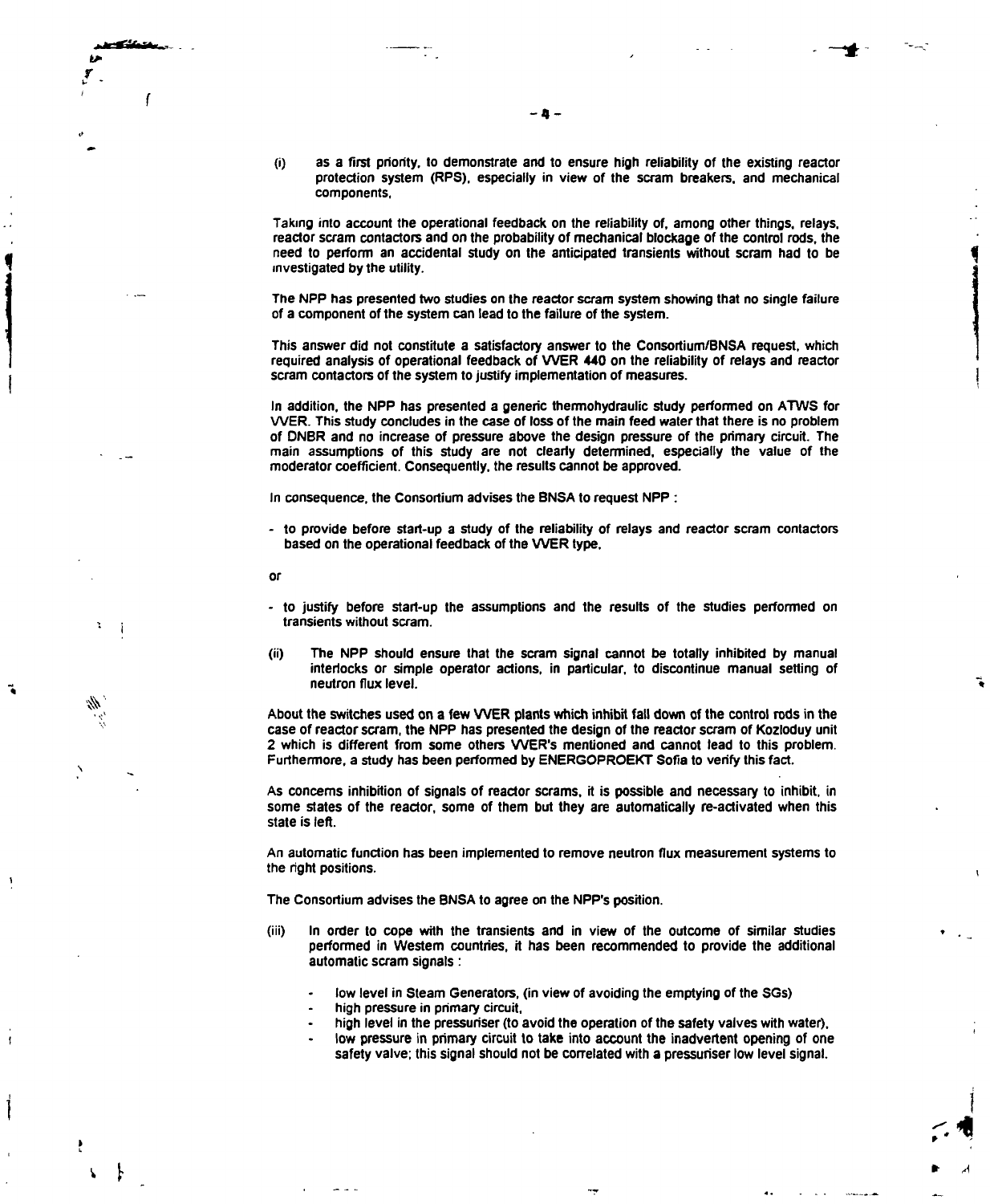**The NPP has presented the additional reactor scrams which will be implemented before start-up of the plant:**

**-S-**

- low level in SG.
- **low pressure in main feed water header.**
- **low pressure in primary circuit.**
- **low level in pressuriser,**
- **high primary pressure,**
- **increase of pressure in the containment.**

**The reactor scram on high level in the pressuriser will not be installed due to a problem in level measuring. Only a signal in case of abnormal increase of level will be sent in the main control room to advice the operator.**

**Taking account of the fact of installation of high primary pressure reactor scram, of the free volume in the pressuriser and of the possible flow of the make-up pumps, the Consortium advises the BNSA to accept that this additional signal will not be implemented and to require NPP to continue the investigations of the possibilities of installing it in the future.**

#### **IV.1.2 Control of the pressure**

 $\cdot$ 

P  $\mathbf{L}$ 

**The reactor cooling system is equipped with a pressuriser connected to the hot leg of one primary loop by two 200 mm connecting pipes in the part which cannot be isolated. The pressuriser spray pipe is connected to the cold leg of the same (unit 1) or the next (unit 2) loop by means of an 100 mm pipe. The pressuriser is equipped with two safety valves discharging into a cooled relief tank protected against overpressure by a bursting membrane. There is a possibility of opening these valves manually. But :**

- **There will not be before the re-starting of the unit, installation of activation criterion for reactor scram in the case of high water level inside the pressuriser.**
- **There is no possibility of protecting the primary circuit against overpressure when the primary is at cold temperature during cold shut-down when pressuriser is full of water.**

**In consequence, the following recommendations were proposed by the Consortium to the BNSA:**

**(i) To cope with the "pressuriser safety valves stuck open" transient, the criterion for reactor scram should be changed from "low level associated with low pressure in pressuriser" to "low primary pressure" only.**

**This problem is presented in previous paragraph.**

**(ii) It is necessary to install a device to prevent overpressure at low temperature, taking into account all the situations which could lead to primary overpressure.**

**The NPP was required by BNSA to install a device to prevent over-pressurisation at low temperature.**

**At the beginning, the NPP investigated the possibility of installing an interlock on the safety valve of the pressuriser so as to have automatic protection according to NDTT if these valves can operate with water.**

**Studies are still in progress and only compensatory measures have been defined.**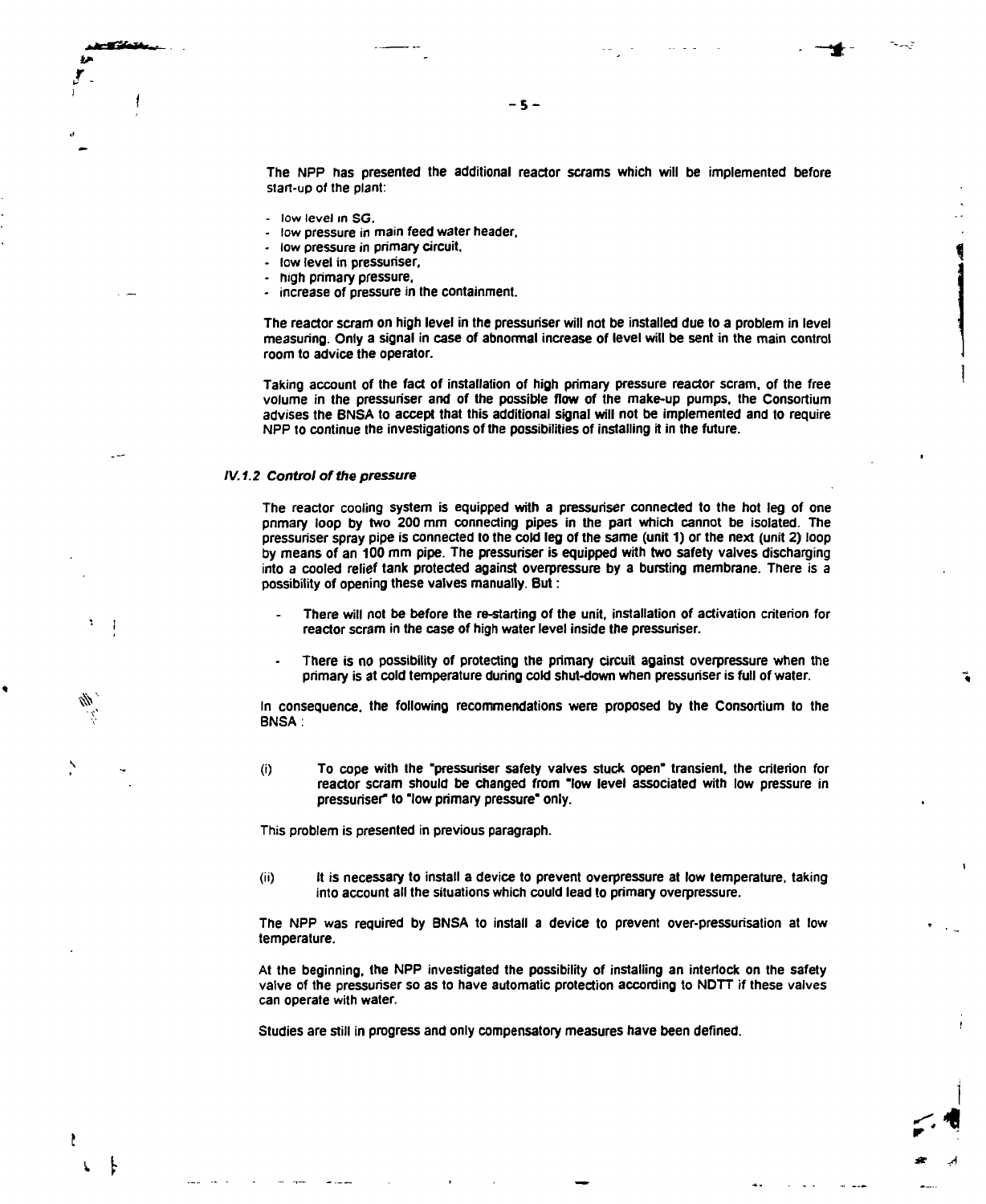They are the fallowings:

÷

- deconnection of Safety Injection (SI) pumps.
- implementation of an alarm at 35 bars correlated with NDTT,
- use of the relief valve of the make-up system.

Furthermore, new temperature measurement devices were installed:

- temperature measurement in the bottom of the vessel but external to vessel (there is no temperature nozzle in the bottom of the vessel),

**- 6 -**

- new temperature measurement on the pressuriser spray lines.

However, it was not planned to keep a low level in the pressuriser.

The measures which have been presented by the NPP have been judged acceptable. They have been implemented.

The BNSA/Consortium noted a favourable progress in this field, which is generic to all WER type reactors, and were sensible to the fact that the NPP has become fully aware of its importance.

It remains to be checked, before start-up, whether the temperature in the loop is representative of vessel embrittlement temperature.

**(iii)** The systems used during cooling down of the plant must be supplied with emergency power to specifically avoid over-pressurisation of the primary circuit in the event of a blackout.

The NPP has confirmed that the pumps used to cool down the primary system with the secondary system full of water are backed-up by the diesel generators. This consequently covers the concern to limit the risk of cold over-pressurisation of the primary circuit.

#### IV.2 **Development of procedures for design basis accident**

We limit our presentation to the example of the steam generator tube rupture analysis.

A steam generator tube rupture (SGTR) could lead to a situation where the leaktight compartment system is by-passed, in the case of overfilling of the affected steam generator and of secondary safety valves being actuated. However, one of the positive aspects of the design of this kind of reactor should be taken into account, as they can mitigate the consequences of this accident: the presence of the Main Isolation Valves (MIV). These valves could be used in a valuable way to isolate the affected steam generator, if this steam generator has been previously identified.

Fission product levels are monitored in both the primary and secondary circuits. The measurements in the secondary circuit are used to monitor for damaged steam generator tubes. This is achieved by sampling in the main condenser gas exhaust. Early isolation of steam generators with ruptured tubes is important in terms of maintaining the primary circuit water inventory and avoiding the transfer of large quantities of activity to the secondary circuit. The existing equipment does not identify tube ruptures in specific steam generators and should therefore be supplemented by additional instrumentation on each steam generator outlet.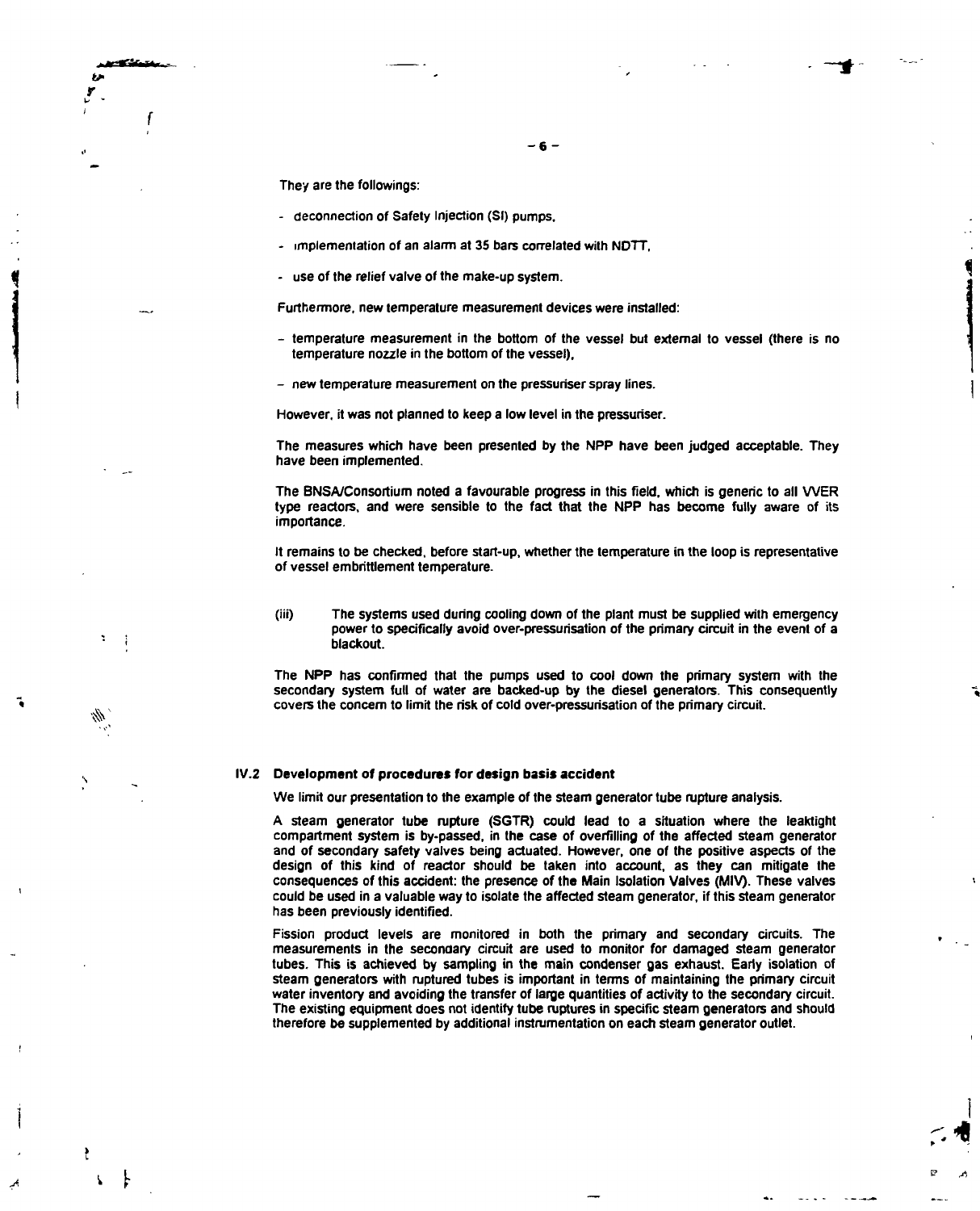So it was required:

44

- To develop a SGTR procedure,
- In such situations, the operator would have the possibility of isolating the affected primary loop using the main isolation valves. An increase in the reliability of these valves is therefore needed.

 $-7 -$ 

To install an activity monitoring device in each steam generator in order to identify the steam generator affected by a tube rupture. Information should be available in the main control room,

During normal operation, possible leakage would be identified. The NPP has confirmed the implementation of technical specifications on primary to secondary side leaks, and the implementation of a procedure to cope with such primary to secondary side leaks (without HPIS actuation).

A SGTR accident study has been made (thermohydraulic calculation), dose calculation is not available.

Specific procedure was developed in which isolation by the MIVs is planned. The NPP presented the study relating to the MIVs. It seems that the values can operate under a maximum pressure drop of 125 bars with a closure time of 78 s. The maximal tolerable temperature at the motors is 102'C. There is also a special device to guarantee the leaktightness of the valves. However, total closure of the valves can only be achieved manually. The radioactivity of room where the operator will operate the valves is monitored It has to be noted that three of these valves have been replaced and three others have been repaired.

The NPP confirmed that measurements of activity at each SG outlet are given in the main control room. The NPP indicated that there is an activity measurement for each turbine ejector and that gammametric measurement will be installed for each steam generator outlet. They will be used during the SGTR procedure to confirm the affected steam generator.

It has been noted by the Consortium that a major improvement relative to previous situation was obtained. However, proof of safety still not exist (SGTR study not proved conservative (initial power, pressuriser heaters), no dose calculation, making it impossible to check the maximum tolerable activity in primary circuit). Progress are still necessary.

#### IV.3 Beyond design accident analysis

Two examples are presented hereafter. They concern the treatment of the HPIS header break and the loss of feed water systems.

#### IV.3.1 **Treatment of a break on the HPIS header**

Linkage between ECCS (Emergency Core Cooling System) and cleaning and make-up system at the two headers is not satisfactory. To ensure total availability of ECCS and to avoid a large break in the event of rupture of one line before the diaphragm on the ECCS lines, existing manual isolation valves on each injection line had to be replaced by check valves. However, if manual valves are replaced by check valves, the cleaning and make-up system will no longer operate as it uses the injection lines as letdown lines. This is a major safety concern, and, as such, it has been required that a solution must be provided before reactor start-up. In addition, change of the position diaphragms on each injection line had to be studied to fulfil the single failure criterion.

Due to the impossibility for the NPP to implement the design change, it was agreed by BNSA/Consortium that the modification of the ECCS headers would not be implemented during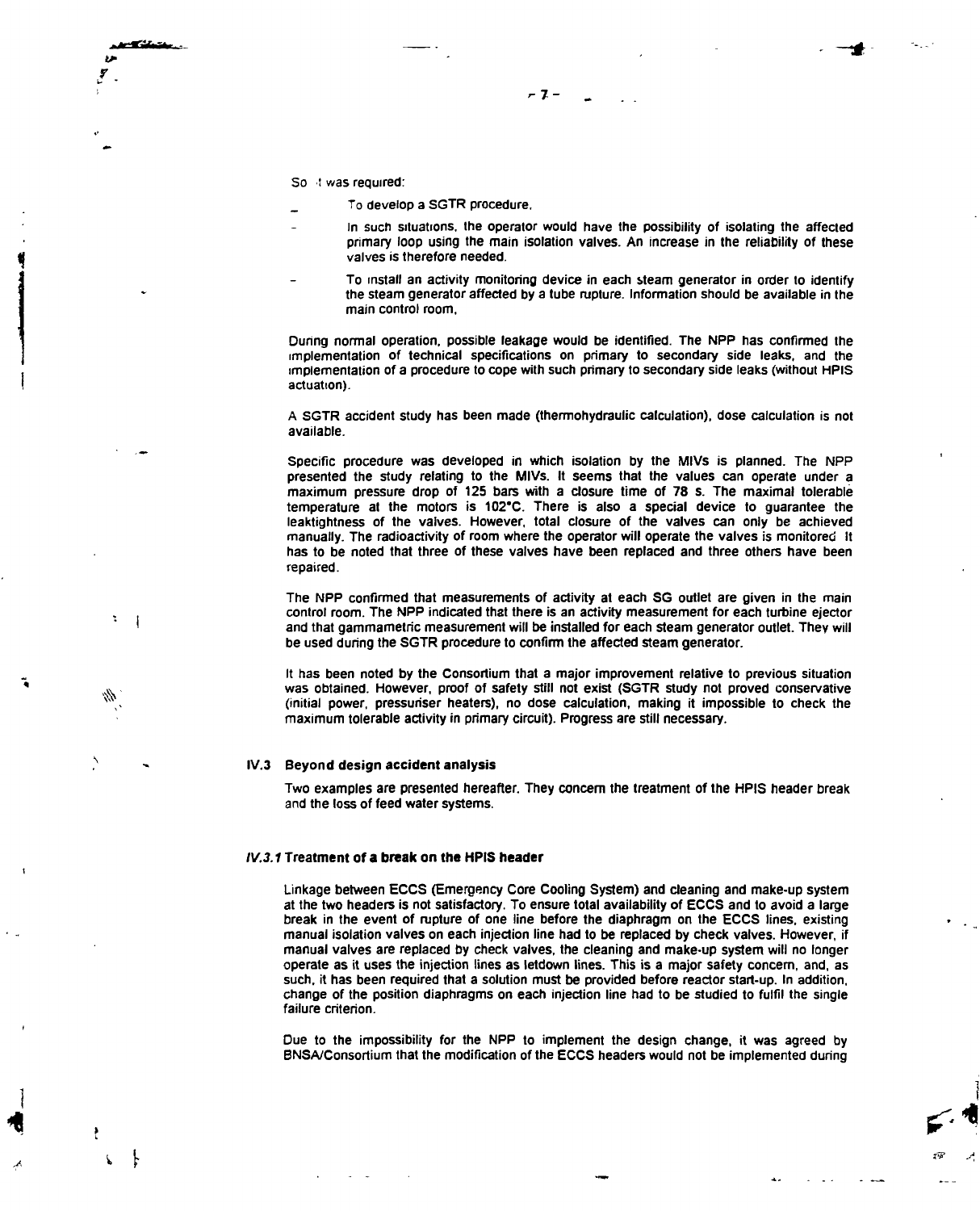Ŵi

 $\mathbf{r}$ Ł

this outage. It is therefore needed to consider that the present design of the system does not allow Io cope with a break located on one of the ECCS headers. The six loops connected to the affected header will drain through the break and the flow of the ECCS pumps will also feed the break.

To face this major shortcoming in the design of the ECC system, the NPP has proposed a number of compensatory measures:

- 1. the neaders have to be checked (100 %). Full in service inspection was performed, defects were repaired
- 2. in case of a leak in the primary side  $(0.2 \text{ m3/h} < Q < 2.5 \text{ m3/h})$ , the NPP would apply a procedure which makes it possible to localise and to isolate the leak. The various operations would be :
	- identify a leak using drain in the confinement,
	- identify the locations,
	- isolate the leak. The header would be isolated using the manual valves of which operating wheels are located outside the hermetic compartment.

For BNSA and the Consortium, due to the existing scheme of the HPIS, it is vital to be able to identify a leak on an injection line from HPIS or on the headers. This compensatory measure before reconstruction was accepted by the NPP during licensing meeting but no realistic measures have yet been taken.

In consequence, the Consortium proposed to the BNSA which agreed the following recommendations :

- the NPP should propose, before start-up, a permanent leakage monitoring system.
- In the case of a break in the header, it is required to write before start-up an emergency procedure using realistic assumptions (faster cooling by secondary side to increase high pressure injection flow may constitute a solution). This cooling, if it is confirmed that it will not enhance vessel integrity, will make it possible to depressurise the primary circuit and thus to obtain a sufficient ECCS flowrate to protect the core. The BRU-A cooling capacity at 53 bars is  $2 \times 400$  t/h and the BRU-K one at 50 bars is 4  $\times$  400t/h.

These points are still open, and will be subject to discussions during the next licensing meetings.

#### IV.3.2 **Emergency feed water system (EFWS)**

The emergency feed water system feeds the SGs in the event of failure of the main system. The EFWS consists of two trains and two pumps  $(2 \times 100 \%)$  which are installed in the turbine hall and situated close to the main feed water pumps. Units 1 and 2 are fed only from the two feed water tanks (deaerators) whilst, in units 3 and 4, there is an additional feed from one water storage tank of 500 m3 capacity, located outside the turbine hall. The emergency feed water system is interconnected with the main feed water system. The steam generators have only one nozzle for both feed water systems. The emergency feed water pumps inject this water at the **14.7** m platform into the main feed water pipes of each SG. The pumps start up in the presence of one of the following signals:

- low level in three out of six steam generators,
- loss of off-site power.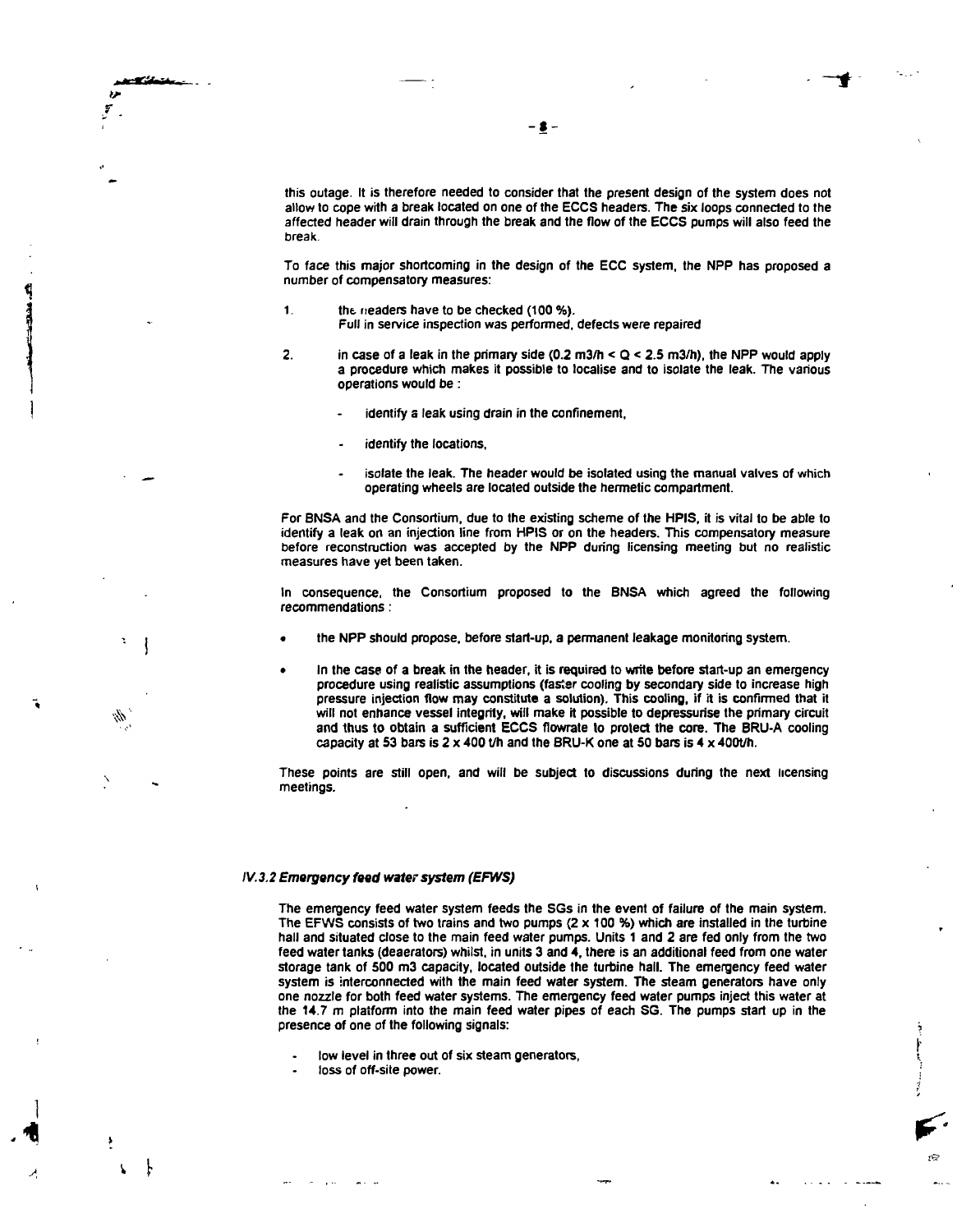**The whole emergency feed water system is installed in the turbine hall, without separation from the mam feed water system. In case of hazards {fire, flooding or missiles), all mam and emergency feed water pumps can fail (common mode failure).**

**The EFWS and the safety relief valves of the SG participate in decay heat removal. In the event of an accident, in order to cool the primary circuit, it is necessary to use the steam-dump-to-atmosphere valves.**

In the event of loss of the main feed water system, operation of the EFWS may be required for **Ii a long period, requiring re-supply of the feed water tank. The extension of the reserves of water** by the use of an additional feed is important for the safety of the plant. The possibilities of **] installing a new tank should also be studied.**

In the Kozloduy units, safety is currently based on the continuity of the water feed to the steam generators, and the removal of decay heat by steam dump to the atmosphere. The most likely **causes of the loss of this function are an earthquake, a fire, or flooding in the turbine hail. Separation or protection of the existing equipment seems to be very difficult to obtain.**

**Three measures were possible for the maintenance of the function:**

- **1. creating a new EFW circuit outside the turbine hall, and also moving the valves for steam dump to the atmosphere outside the turbine hall,**
- **2. obtaining EFWS redundancy by an other system.**
- **3. seeking an alternative long-term decay heat removal system, when the secondary system is unavailable, by the use of resources (present ECCS in conjunction with . . pressuriser safety valves) which would allow "feed and bleed" of the primary and j the removal of the energy contained in the sealed compartments (by use of the Spray System heat-exchangers cooled by the Service Water System (SWS)). This solution, in particular in the context of an earthquake, would require a review of the ability of the service water system to cope with an earthquake (cooling of the Spray System- (SS)) by backing-up this system electrically and by qualification of the**<br>cofety relief values of the assessing for exacting with water safety-relief valves of the pressuriser for operation with water.

**After discussion with the NPP it was required that, before restarting the units, the latter must improve the source of water supply for EFWS, independent from the deaerators. and also** make available a "feed and bleed" operating procedure in the control room.

**A draft of the procedure was provided. Because of the large amount of water contained in the steam generators and because of the presence of one reactor scram signal on low level in the SGs. which both guarantee decay heat removal for several hours, this procedure would only be used in the long term. Consequently, present performance of ECCS, SS and SWS for this type of operation seems to be acceptable.**

**Concerning preventive measures, two additional signals related to secondary side have been implemented. These signals lead to turbine trip, reactor scram and actuation of two pumps of the EFW system. The signals are:**

- **very low level in SG. Each steam generator is equipped with three level transmitters. The signal is generated by actuation of two out of three level transmitters on two steam generators,**
- **low pressure in the SG feed water header.**

**It has to be noted that new measurement channels have been implemented.**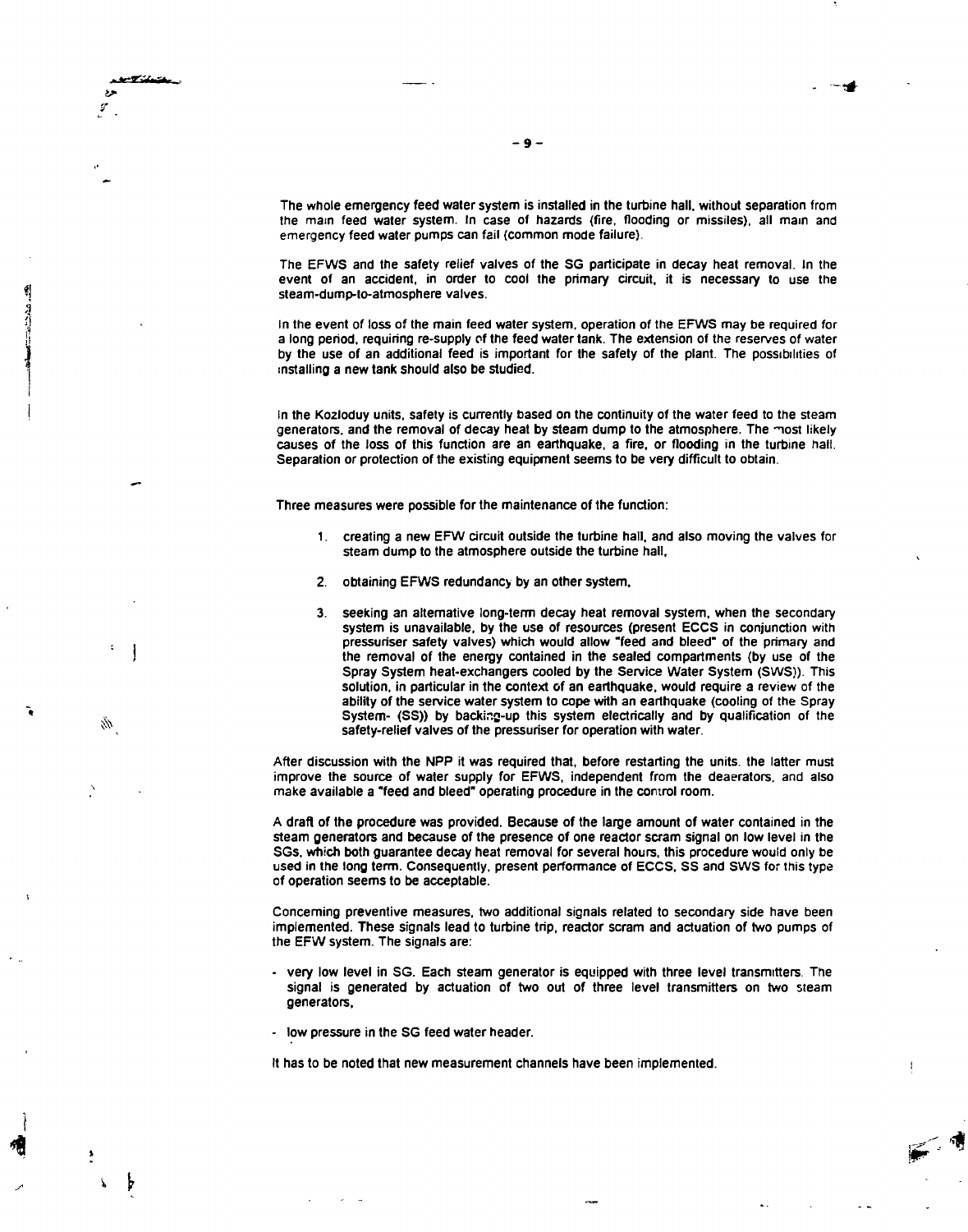Concerning improvements of the possibi<sup>11</sup>ties to refill steam generators, NPP has presented the **various solutions which are now available. They consist in:**

- **1. feeding the steam generators by mobile fire engine pumps (40 bars pressure),**
- **2. feeding the steam generators from the condensate tanks when the pressure is lower than 5 bars. One procedure describing these actions is implemented. One should note that there is no link between this procedure and the "feed and bleed" procedure. The operator could therefore have forgotten to check the steam generator levels, because of the actions in progress; the contingent emptiness of the SG would lead reaching temperature and pressure levels in the primary circuit that would impair the "feed and bleed" effectiveness.**

**Concerning implementation of procedures, at this stage, the NPP has developed three procedures:**

- **1. filling of SG by mobile fire pumps at high pressure (P =40 bars) using existing water schemes,**
- **2. filling SG by mobile pumps at low pressure (P «• 5 bars). Time evaluated to field these facilities is 1:30h,**

**3. feed and bleed procedure.**

**r**

**The BNSA/Consortium required that a criterion should be defined in these procedures allowing to the operator to apply feed and bleed. The reason is the following: after use of water in the** SG, the temperature and pressure in primary will increase due to residual heat. In this case, it **is necessary to put into service feed and bleed before reaching a temperature at which saturation pressure is higher than the injection pressure of the high pressure injection pumps, which, even in the case of opening of a pressuriser safety valve, would impair injection by the pumps.**

**To confinn the possibility of using feed and bleed, it is necessary to determine the capability of the spray system to evacuate decay heat. The note dealing with the spray system analysis concludes that it is necessary in case of a small loca (32 mm), to use two spray pumps so as not to exceed 65\*C in the boron tank (maximal tolerable temperature of the spray pumps). In this case, this temperature is reached after 26 minutes considering that decay heat is removed by secondary side. This result has to be confirmed because the assumptions used are not clear. Specially, it is not clear that the use of SWS to remove heat through exchangers SS/SWS is considered available as soon as the spray system starts up. This use constitutes new improvement: previously, the SWS was put into service only when the temperature reached 65\*C.**

**The BNSA/Consortium noted that consequent progress has been performed. However, it is still necessary, before start-up, that the NPP:**

- **defines a criterion to require immediate application of feed and bleed,**
- **checks the assumptions used in the mentioned above analysis of the spray system,**
- **verifies the conclusions of this analysis (necessary use of two SS pumps in case of OBA),**
- **verifies that the spray system is able to remove decay heat during application of the feed and bleed procedure.**

155? *A*

**These points are still open and will be discussed during the next licensing meetings.**